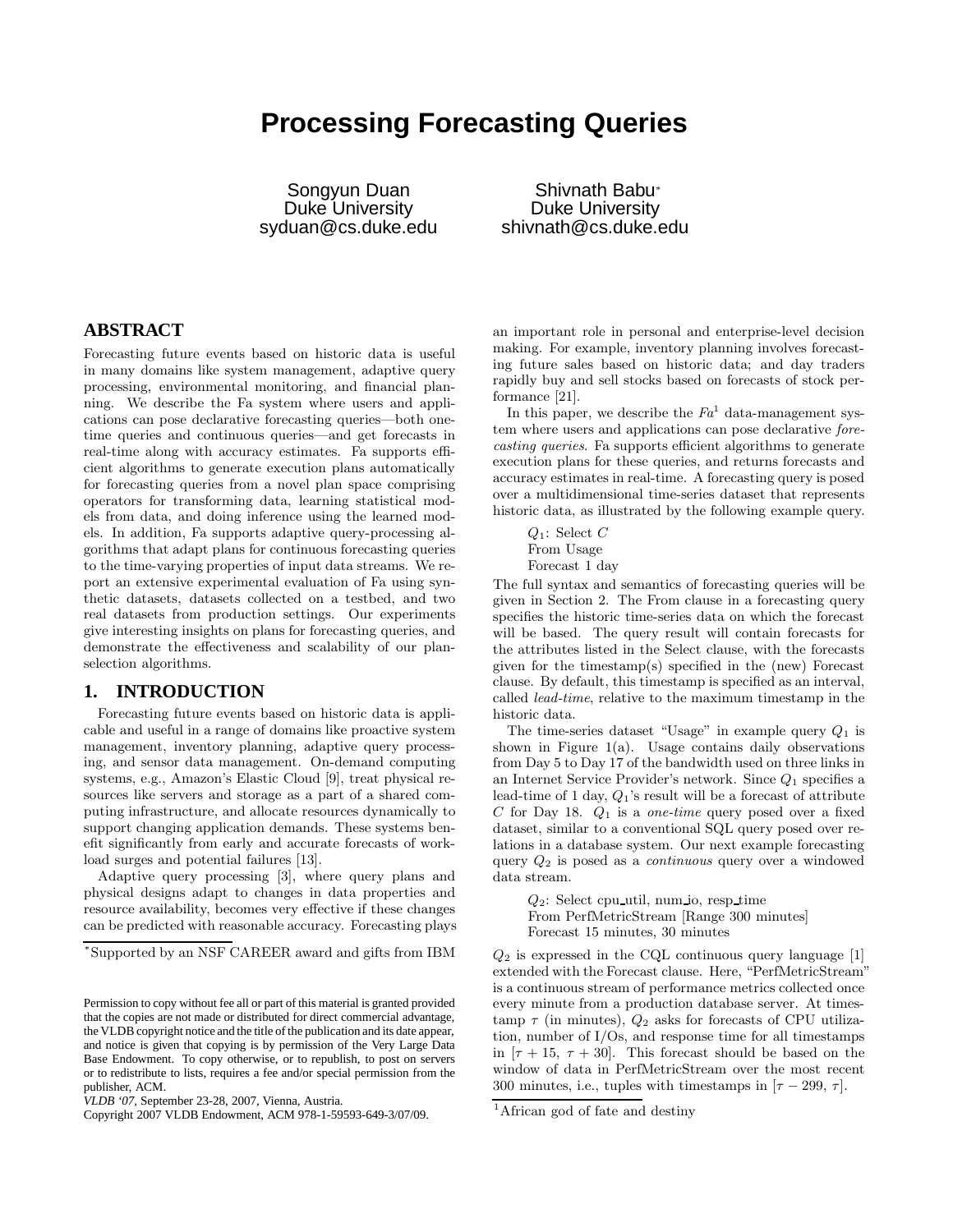| Day | A  | B  | $\mathsf{C}$ | Day         | A  | в  | C  | $A_{-1}$ | $B_{-1}$ | $C_{-1}$ | C <sub>1</sub> | Day                   | . $A_{-2}$ | $B_{-1}$ | $C_1$ |
|-----|----|----|--------------|-------------|----|----|----|----------|----------|----------|----------------|-----------------------|------------|----------|-------|
| 5   | 36 | 24 | 17           | 5           | 36 | 24 | 17 | --       | --       | --       | 16             | 5                     | --         | $- -$    | 16    |
| 6   | 12 | 46 | 16           | 6           | 12 | 46 | 16 | 36       | 24       | 17       | 17             | 6                     | __         | 24       | 17    |
| 7   | 36 | 46 | 17           | 7           | 36 | 46 | 17 | 12       | 46       | 16       | 69             | 7                     | 36         | 46       | 69    |
| 8   | 12 | 47 | 69           | 8           | 12 | 47 | 69 | 36       | 46       | 17       | 17             | 8                     | 12         | 46       | 17    |
| 9   | 35 | 25 | 17           | $\mathbf Q$ | 35 | 25 | 17 | 12       | 47       | 69       | 68             | $\boldsymbol{\Theta}$ | 36         | 47       | 68    |
| 10  | 35 | 46 | 68           | 10          | 35 | 46 | 68 | 35       | 25       | 17       | 16             | 10                    | 12         | 25       | 16    |
| 11  | 13 | 46 | 16           | 11          | 13 | 46 | 16 | 35       | 46       | 68       | 68             | 11                    | 35         | 46       | 68    |
| 12  | 13 | 46 | 68           | 12          | 13 | 46 | 68 | 13       | 46       | 16       | 68             | 12                    | 35         | 46       | 68    |
| 13  | 35 | 46 | 68           | 13          | 35 | 46 | 68 | 13       | 46       | 68       | 16             | 13                    | 13         | 46       | 16    |
| 14  | 36 | 46 | 16           | 14          | 36 | 46 | 16 | 35       | 46       | 68       | 16             | 14                    | 13         | 46       | 16    |
| 15  | 35 | 25 | 16           | 15          | 35 | 25 | 16 | 36       | 46       | 16       | 68             | 15                    | 35         | 46       | 68    |
| 16  | 13 | 47 | 68           | 16          | 13 | 47 | 68 | 35       | 25       | 16       | 16             | 16                    | 36         | 25       | 16    |
| 17  | 12 | 25 | 16           | 17          | 12 | 25 | 16 | 13       | 47       | 68       | $\Omega$       | 17                    | 35         | 47       | 2     |

Figure 1: Example datasets. (a) Usage; (b) and (c) are transformed versions of Usage

The problem we address in this paper is how to process forecasting queries automatically and efficiently in order to generate the most accurate answers possible based on patterns in the historic data; also giving accuracy estimates for forecasts. A forecasting query can be processed using an execution plan that builds and uses a statistical model from the historic data. The model captures the relationship between the value we want to forecast and the recent data available to make the forecast. Before building the model, the plan may apply a series of transformations to the historic data.

Let us consider a plan p to process our example query  $Q_1$ . Plan  $p$  first transforms the Usage dataset to generate the dataset shown in Figure 1(b). A tuple with timestamp  $\tau$  (in days) in this transformed dataset contains the values of attributes A, B, and C for timestamps  $\tau - 1$  and  $\tau$  from Usage, as well as the value of C for timestamp  $\tau + 1$ . These figures use the notation  $X_{\delta}$  to denote the attribute whose value at time  $\tau$  is the value of attribute  $X \in \mathcal{X}$  as time  $\tau + \delta$ . Using the tuples from Day 6 to Day 16 in the transformed dataset as training samples, plan p builds a Multivariate Linear Regression (MLR) model [21] that can estimate the value of attribute  $C_1$  from the values of attributes  $A, B, C$ ,  $A_{-1}$ ,  $B_{-1}$ , and  $C_{-1}$ . The MLR model built is:

 $C_1 = -0.7A-1.04B-0.43C-A_{-1}+1.05B_{-1}-0.32C_{-1}+114.4$ Once this model has been built, it can be used to compute  $Q_1$ 's result, which is the "?" in Figure 1(b) because  $C_1$  for Day 17 is equal to C for Day 18 given our transformation. By substituting  $A = 12$ ,  $B = 25$ ,  $C = 16$ ,  $A_{-1} = 13$ ,  $B_{-1} =$ 47, and  $C_{-1} = 68$  from Day 17 (Figure 1(b)) into the MLR model, we get the forecast 87.78.

However, plan  $p$  has some severe shortcomings that illustrate the challenges in accurate and efficient forecasting:

- 1. It is nontrivial to pick the best set of transformations to apply before building the model. For example, if plan p had performed the appropriate attribute creation and removal to generate the transformed dataset shown in Figure 1(c), then the MLR model built from this data would forecast 64.10 which is more accurate than 87.78. Notice from the Usage data that when  $A_{-2}$  and  $B_{-1}$  are around 35 and 47 respectively, then  $C_1$  is around 68.
- 2. Linear regression may fail to capture complex data patterns needed for accurate forecasting. For example, by building and using a Bayesian Network model on the dataset in Figure 1(c), the forecast can be improved to 68.5 (see Example 2 in Section 3). This observation raises a challenging question: how can we pick the best statistical model to use in a forecasting plan?
- 3. For high-dimensional datasets, most statistical models (including MLR) have very high model-building times, and often their accuracy degrades as well. This fact is problematic when forecasts are needed for real-time deci-

sions, particularly in high-speed streaming applications. Furthermore, plans must adapt as old patterns disappear and new patterns emerge in time-varying streams.

#### **1.1 Our Contributions and Outline**

One-time and Continuous Forecasting Queries: In Section 2, we introduce the syntax and semantics of forecasting queries, showing how these queries can be expressed through simple extensions to conventional declarative languages for querying time-series datasets and data streams.

Plan Space: Section 3 describes a space of execution plans for forecasting queries. As illustrated above, a plan for forecasting is a combination of (i) transformers that transform the input data in desired ways, (ii) builders that generate statistical models from the transformed data, and (iii) predictors that make forecasts using the models generated.

Plan Selection: Sections 4 and 5 describe how to find a plan efficiently whose accuracy of forecasting is close to that of the best plan from the extremely large plan space for a forecasting query. The technical challenge comes from the fact that there are no known ways to estimate the accuracy of a plan without actually running the plan. Hence, conventional optimization frameworks based on cost models (e.g., [16]) are inapplicable here. Furthermore, running a plan is costly since statistical models can take a long time to build. In effect, we need algorithms that converge to fairly-accurate plans by running as few plans as possible.

Adaptive Query Processing: Section 8 describes how we process continuous forecasting queries over windowed data streams, where our plans need to adapt to the time-varying nature of the streams.

Experimental Evaluation: Sections 6 and 8 report an extensive experimental evaluation based on synthetic datasets, datasets collected on a testbed, and real operational datasets collected from two production settings (a popular web-site and a departmental cluster). This evaluation gives interesting insights on plans for forecasting queries, and demonstrates the effectiveness and scalability of our algorithms.

# **2. FORECASTING QUERIES**

We consider multidimensional time-series datasets having a relational schema  $\Gamma, X_1, X_2, \ldots, X_n$ . Γ is a timestamp attribute with values drawn from a discrete and ordered domain  $DOM(\Gamma)$ . A dataset can contain at most one tuple for any timestamp  $\tau \in DOM(\Gamma)$ . Each  $X_i$  is a time series. We use  $X_i(\tau)$  to denote  $X_i$ 's value at time  $\tau$ .

We defer the discussion of continuous forecasting queries over windowed data streams to Section 8. A one-time forecasting query over a fixed dataset has the general form: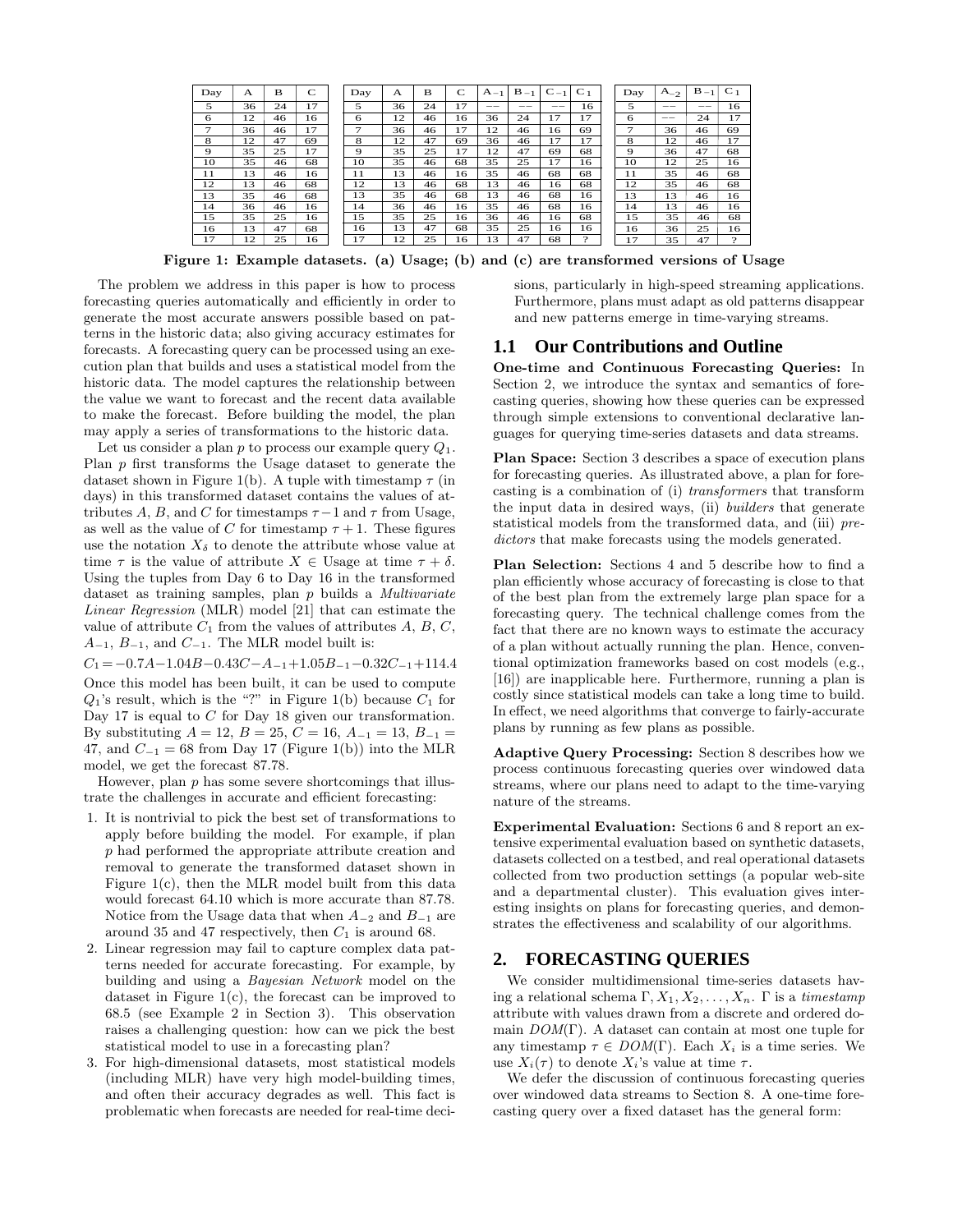Select AttrList From D

Forecast [absolute]  $L$  [, [absolute]  $L'$ ]

 $D(\Gamma, X_1, \ldots, X_n)$  is a time-series dataset, AttrList is a subset of  $X_1, \ldots, X_n$ , and L, L' are intervals or timestamps from  $DOM(\Gamma)$ . Terms enclosed within "[" and "]" are optional.

Before we consider the general case, we will first explain the semantics of a simple forecasting query "Select  $X_i$  From D Forecast  $L$ ," which we denote as  $Forecast(D, X_i, L)$ . Let D consist of m tuples with respective timestamps  $\tau_1 < \tau_2 <$  $\cdots < \tau_m$ . Then, the result of *Forecast*( $D, X_i, L$ ) is the twotuple  $\langle X_i(\tau_m + L), acc \rangle; X_i(\tau_m + L)$  is the forecast and acc is the estimated accuracy of this forecast. Intuitively, the result of  $Forecast(D, X_i, L)$  is the forecast of attribute  $X_i$  for a timestamp that is  $L$  time units after the maximum timestamp in  $D$ ; hence,  $L$  is called the lead-time of the forecast.

The extension to forecasting multiple attributes is straightforward. For example, the result of "Select  $X_i, X_j$  From D Forecast L," is a four-tuple  $\langle X_i(\tau_m + L), acc_i, X_j(\tau_m + L) \rangle$  $(L)$ ,  $acc_j$ , where  $acc_i$  and  $acc_j$  are the accuracy estimates of the  $X_i(\tau_m + L)$  and  $X_j(\tau_m + L)$  forecasts.

If the query specifies two lead-times  $L$  and  $L'$ , then the query is called a range forecasting query, as opposed to a point forecasting query that specifies a single lead-time. The result of a range forecasting query contains a forecast and accuracy estimate for each specified attribute for each timestamp in the  $[L, L']$  range. If the keyword absolute is specified before a lead-time  $L$ , then  $L$  is a treated as an absolute timestamp (e.g., March 1, 2007) rather than as an interval relative to the maximum timestamp in D.

Problem Setting: In this paper we consider point forecasting queries of the form  $Forecast(D, X_i, L)$ . Range forecasting is not a straightforward extension of point forecasting, and will be considered in future work.

#### **3. EXECUTION PLANS**

A plan for a forecasting query contains three types of logical operators—transformers, predictors, and builders—and a summary data structure called synopsis.

- A transformer  $T(D)$  takes a dataset D as input, and outputs a new dataset  $D'$  that may have a different schema from D.
- A synopsis  $Syn({Y_1}, \ldots, Y_N)$ , Z) captures the relationship between attribute Z and attributes  $Y_1, \ldots, Y_N$ , such that a *predictor*  $P(Syn, u)$  can use  $Syn$  to estimate the value of  $Z$  in a tuple  $u$  from the known values of  $Y_1, \ldots, Y_N$  in u. Z is called Syn's output attribute, and  $Y_1, \ldots, Y_N$  are called Syn's input attributes.
- A builder  $B(D, Z)$  takes a dataset  $D(\Gamma, Y_1, \ldots, Y_N, Z)$ as input and generates a synopsis  $Syn({Y_1}, \ldots, Y_N), Z$ .

Next, we give two example physical implementations each for the logical entities defined above.

**Project transformer:** A project transformer  $\pi_{list}$  retains attributes in the input that are part of the attribute list list, and drops all other attributes in the input dataset; so it is similar to a duplicate-preserving project in SQL.

**Shift transformer:** Shift( $X_j$ , $\delta$ ), where  $1 \leq j \leq n$  and  $\delta$  is an interval from  $DOM(\Gamma)$ , takes a dataset  $D(\Gamma, X_1, \ldots, X_n)$ as input, and outputs dataset  $D'(\Gamma, X_1, \ldots, X_n, X')$  where the newly-added attribute  $X'(\tau) = X_j(\tau + \delta)$ . When  $\delta$  is

positive (negative), then  $X'$  is copy of  $X_j$  that is shifted backward (forward) in time.

Example 1. The dataset in Figure  $1(c)$  was computed from the Usage $(A, B, C)$  dataset in Figure 1(a) by applying the transformers Shift $(A, -2)$ , Shift $(B, -1)$ , Shift $(C, 1)$ , and the transformer  $\pi_{A_{-2},B_{-2},C_1}$  in sequence.

Multivariate Linear Regression (MLR): An MLR syn*opsis* with input attributes  $Y_1, \ldots, Y_N$  and output attribute Z estimates the value of Z as a linear combination of the  $Y_j$  values using the equation  $Z = c + \sum_{j=1}^{N} \alpha_j Y_j$  [20]. The MLR-builder uses a dataset  $D(\Gamma, Y_1, \ldots, Y_N, Z)$  to compute the regression coefficients  $\alpha_i$  and the constant c. Note that this equation is actually a system of linear equations, one equation for each tuple in  $D$ . The MLR-builder computes the least-squares solution of this system of equations, namely, the values of  $\alpha_i$  s and c that minimize the sum of  $(Z(\tau) \hat{Z}(\tau)^2$  over all the tuples in D [21]. Here,  $Z(\tau)$  and  $\hat{Z}(\tau)$  are respectively the actual and estimated values of Z in the tuple with timestamp  $\tau$  in D. Once all  $\alpha_i$  s and c have been computed, the  $MLR$ -predictor can estimate Z in a tuple given the values of attributes  $Y_1, \ldots, Y_N$ .

Bayesian Networks (BN): A BN synopsis is a summary structure that can represent the joint probability distribution  $Prob(Y_1, ..., Y_N, Z)$  of a set of random variables  $Y_1$ ,  $\ldots, Y_N, Z$  [20]. A BN for variables  $Y_1, \ldots, Y_N, Z$  is a directed acyclic graph (DAG) with  $N+1$  vertices corresponding to the  $N + 1$  variables. Vertex X in the BN is associated with a *conditional probability table* that captures  $Prob(X|Parents(X))$ , namely, the conditional probability distribution of  $X$  given the values of  $X$ 's parents in the DAG. The DAG structure and conditional probability tables in the BN satisfy the following equation for all  $(Y_1 =$  $y_1, \ldots, Y_N = y_N, Z = z$ ) [20]:

$$
Prob(y_1, ..., y_N, z) = \prod_{i=1}^{N} Prob(Y_i = y_i | Parents(Y_i))
$$

$$
\times Prob(Z = z | Parents(Z))
$$

Given a dataset  $D(\Gamma, Y_1, \ldots, Y_N, Z)$ , the BN-builder finds the DAG structure and conditional probability tables that approximate the above equation most closely for the tuples in D. Since this problem is NP-Hard, the BN-builder uses heuristic search over the space of DAG structures for  $Y_1, \ldots$ ,  $Y_N, Z$  [20].

The BN-predictor uses the synopsis generated by the BNbuilder from  $D(\Gamma, Y_1, \ldots, Y_N, Z)$  to estimate the unknown value of Z in a tuple u from the known values of  $u.Y_1, \ldots,$  $u.Y_N$ . The BN-predictor first uses the synopsis to infer the distribution  $Prob(u.Z = z|u.Y_j = y_j, 1 \le j \le N)$ . The exact value of  $u.Z$  is then estimated from this distribution, e.g., by picking the expected value.

Example 2. Figure 2 shows the BN synopsis built by the BN-builder from the Usage $(A_{-2}, B_{-1}, C_1)$  dataset in Figure  $1(c)$ . To compute example query  $Q_1$ 's result, the BNpredictor will use the synopsis to compute  $Prob(C_1 \in [16 -])$  $17||A_{-2} = 35, B_{-1} = 47$  and  $Prob(C_1 \in [68 - 69]|A_{-2} =$  $35, B_{-1} = 47$ , which are 0 and 1 respectively; hence the forecast 68.5 will be output.  $\Box$ 

## **3.1 Initial Plan Space Considered (**Φ**)**

There is a wealth of possible synopses, builders, predictors, and transformers from the statistical machine-learning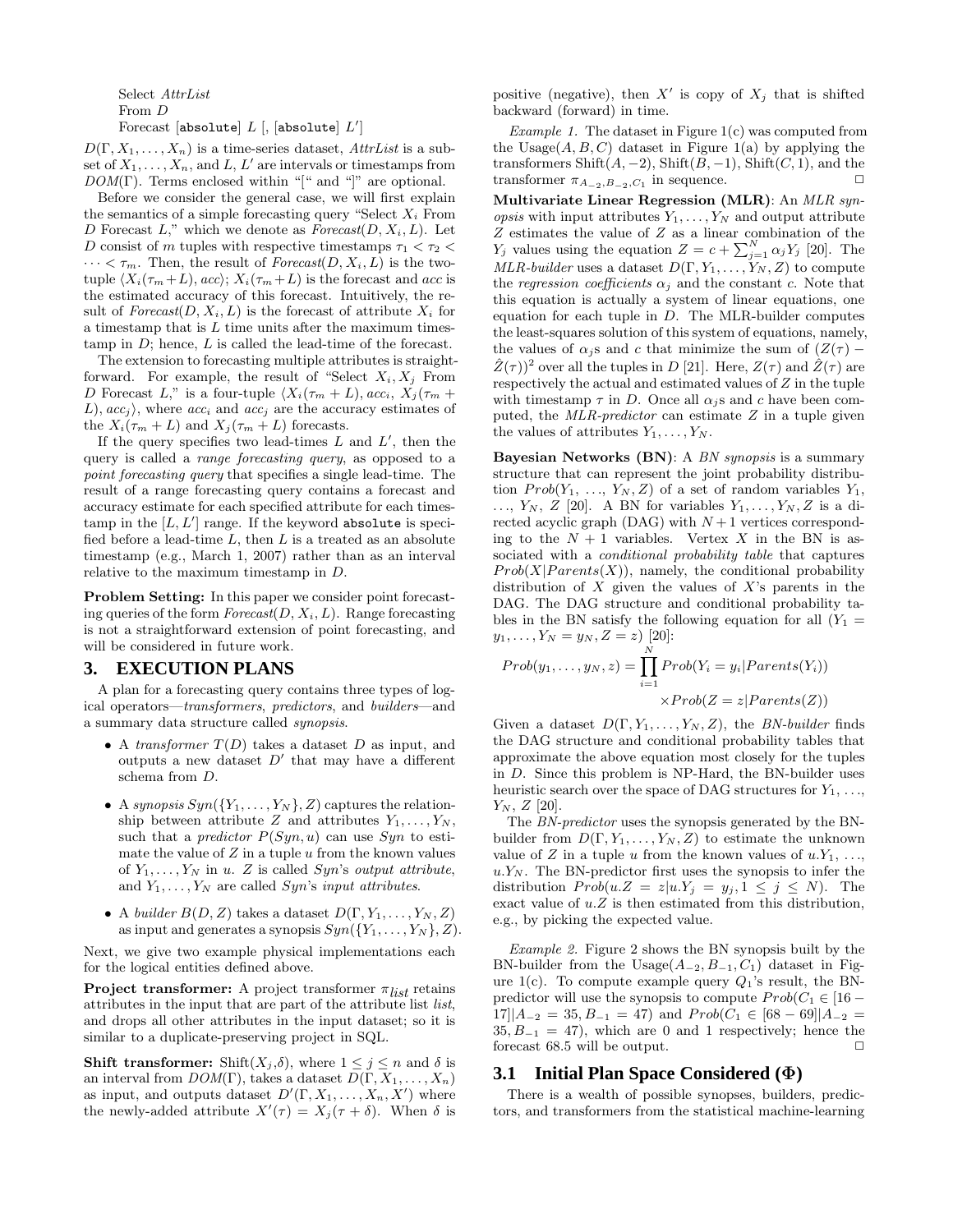

Figure 2: BN synopsis built from data in Fig.  $1(c)$ literature [20]. For clarity of presentation, we begin by considering a focused physical plan space Φ. Section 7 describes how our algorithms can be applied to larger plan spaces.

An execution plan  $p \in \Phi$  for a  $\text{For} \text{east}(D, X_i, L)$  query first applies a sequence of transformers to  $D$ , then uses a builder to generate a synopsis from the transformed dataset, and finally uses a predictor to make a forecast based on the synopsis and the transformed dataset. For example, the transformers in Example 1, followed by the BN synopsis built by the BN-builder and used to make the forecast by the BN-predictor in Example 2, is one complete plan in Φ.

Transformers: The transformers in a plan  $p \in \Phi$  are limited to Shift and  $\pi$  which play a critical role in presenting the input data in ways that a synopsis built from the data can capture patterns useful for forecasting. Shift creates relevant new attributes—not present in the original input dataset—to include in a synopsis.  $\pi$  eliminates irrelevant and redundant attributes that harm forecasting if included in synopses: (i) irrelevant attributes can reduce forecasting accuracy by obscuring relevant patterns, and (ii) redundant attributes can increase the time required to build synopses.

Synopses, Builders, and Predictors: A plan  $p \in \Phi$  contains one of five popular synopses—along with the builder and predictor for that synopsis—from the machine-learning literature: Multivariate Linear Regression (MLR), Bayesian Networks (BN), Classification and Regression Trees (CART), Support Vector Machines (SVM), and Random Forests (RF) [20]. The choice of which synopses to include in  $\Phi$  was guided by some recent studies that compare various synopses; see Section 9 for details. MLR and BN are described in Section 3. We give very brief descriptions of the other synopses below; more details, including descriptions of respective builders and predictors, are in the technical report [8]. It is not necessary to understand the specific details of these synopses to understand our contributions.

- CART synopses capture attribute relationships as a decision tree where the nonleaf nodes check conditions and the leaf nodes forecast values.
- SVM synopses map training data points into a highdimensional space and determine linear hyperplanes that best separate (classify) the data.
- RF synopses learn many CARTs by choosing attributes randomly from a dataset, and combine forecasts from individual CARTs. RFs represent ensemble learning [20] that is used widely in machine-learning today.
- Time-Series Methods: In conjunction with Shift transformers, MLR synopses can capture popular timeseries forecasting methods like univariate autoregression [5] and multivariate *Muscles* [21].

## **4. PLAN-SELECTION PRELIMINARIES**

In this section we describe the important characteristics of the problem of selecting a good plan from  $\Phi$  for a *Forecast*( $D$ ,  $X_i, L$  query. We describe the structure of plans from  $\Phi$ , estimate the total size of the plan space, and show the difficulty in estimating the forecasting accuracy of a plan.

*Observation 1.* (Plan structure) Let  $D(\Gamma, X_1, \ldots, X_n)$ be a time-series dataset. A plan  $p \in \Phi$  for a  $\text{For} \text{east}(D, X_i, L)$ query can be represented as  $\langle Y_1, \ldots, Y_N, \text{type}, Z \rangle$  where:

- $type \in \{MLR, BN, CART, SVM, RF\}$  is p's synopsis type. The synopsis type uniquely determines both p's builder and p's predictor.
- $Y_1, \ldots, Y_N$  are attributes such that each  $Y_i = X_j(\tau + \delta)$ for some j and  $\delta$ ,  $1 \leq j \leq n$  and  $\delta \leq 0$ .  $Y_1, \ldots, Y_N$  are the input attributes of  $p$ 's synopsis.
- Attribute  $Z = X_i(\tau + L)$  is the output attribute of p's synopsis.

This observation can be justified formally based on our assumptions about  $\Phi$  and the definitions of synopses, builders, predictors, and transformers. Because of space constraints, we provide an intuitive explanation only.

Recall that plan p for  $Forecast(D, X_i, L)$  will use a synopsis to estimate the query result, namely, the value of  $X_i(\tau_m + L)$ , where  $\tau_m$  is the maximum timestamp in D. p's synopsis has access only to data in D up to timestamp  $\tau_m$ in order to estimate  $X_i(\tau_m + L)$ . Furthermore,  $\Phi$  has only the Shift transformer to create new attributes apart from attributes  $X_1, \ldots, X_n$ . Given these restrictions, the input attributes in p's synopsis can only be  $X_i(\tau + \delta)$ ,  $1 \leq j \leq n$ and  $\delta \leq 0$ , and the output attribute is  $X_i(\tau + L)$ .

Observation 2. (Size of plan space) Suppose we restrict the choice of Shift transformers to derive input attributes for synopses in a plan to Shift( $X_j$ ,  $\delta$ ),  $1 \leq j \leq n$  and  $-\Delta \leq \delta \leq$ 0. Then, the number of unique plans in  $\Phi$ ,  $|\Phi| = 5 \times 2^{n(1+\Delta)}$ .

In one of our application domains,  $n = 252$  and  $\Delta = 90$ , so  $|\Phi| = 5 \times 2^{22932}!$ 

#### **4.1 Estimating Forecasting Accuracy of a Plan**

The forecasting accuracy (accuracy) of a plan  $p = \langle Y_1, \ldots, Y_n \rangle$  $Y_N$ , type,  $Z\rangle$  is the accuracy with which p's synopsis can estimate the true value of Z given the values of  $Y_1, \ldots, Y_N$ . The goal of plan selection for a  $Q = \text{Forecast}(D, X_i, L)$  query is to find a plan that has accuracy close to the best among all plans for  $Q$  in  $\Phi$ . To achieve this goal, we need a way to compute the accuracy of a given plan.

The preferred technique in statistical machine-learning to estimate the accuracy of a synopsis is called  $K$ -fold cross*validation*  $(K-CV)$  [20].  $K-CV$  can estimate the accuracy of a plan p that builds its synopsis from the dataset  $D(\Gamma, Y_1, Y_2)$  $..., Y_N, Z$ ). K-CV partitions D into K (nonoverlapping) partitions, denoted  $D_1, \ldots, D_K$ . (Typically,  $K = 10$ .) Let  $D_i' = D - D_i$ . For  $i \in [1, K]$ , K-CV builds a synopsis  $Syn_i(\lbrace Y_1,\ldots,Y_N\rbrace,Z)$  using the tuples in  $D'_i$ , and uses this synopsis to estimate the value of  $u.Z$  for each tuple  $u \in D_i$ . This computation will generate a pair  $\langle a_j, e_j \rangle$  for each of the m tuples in D, where  $a_i$  is the tuple's actual value of Z and  $e_i$  is the estimated value. Any desired accuracy metric can be computed from these pairs, e.g., root mean squared error

 $=\sqrt{\sum_{j=1}^{m} \frac{(a_j-e_j)^2}{m}}$ , giving an accuracy estimate for p.

Observation 3. (Estimating accuracy)  $K$ -CV is a robust technique to estimate the accuracy of a plan  $p = \langle Y_1, \rangle$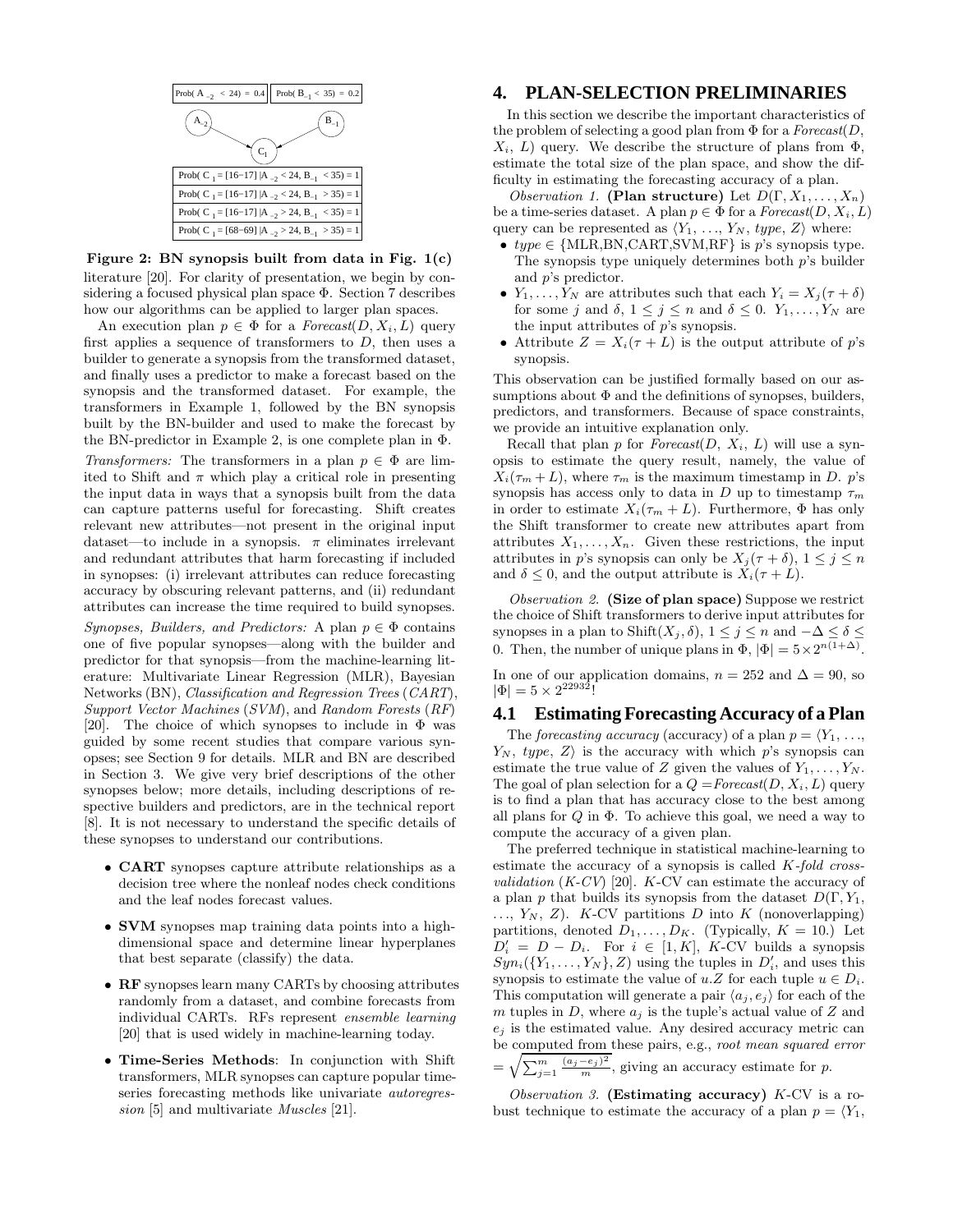#### Algorithm Fa's Plan Search (FPS)

- **Input:**  $\text{Forecast}(D(\Gamma, X_1, \ldots, X_n), X_i, L)$  query Output: Forecasts and accuracy estimates are output as FPS runs. FPS is terminated when a forecast with satisfactory accuracy is obtained, or when lead-time runs out;
- 1.  $l = 0$ ; /\* current iteration number of outer loop  $\sqrt[k]{ }$ BEGIN OUTER LOOP
- 
- 2. Attribute set  $Attrs = \{\};$  /\* initialize to an empty set \*/ 3.  $l = l + 1$ ; /\* consider  $\Delta$  more shifts than in last iteration \*/
- 4. **FOR**  $j \in [1, n]$  and  $\delta \in [-l\Delta, 0]$
- Add to Attrs the attribute created by Shift $(j, \delta)$  on D;
- 5. Generate attribute  $Z = X_i(\tau + L)$  using Shift $(X_i, L)$  on D;
- 6. Let the attributes in Attrs be  $Y_1, \ldots, Y_q$ . Rank  $Y_1, \ldots, Y_q$ in decreasing order of relevance to  $Z$ ;  $/*$  Section 5.2  $*/$
- Traverse the ranked list of attributes from start to end  $^{\ast}/$ BEGIN INNER LOOP
- 7. Pick next chunk of attributes from list;  $/*$  Section 5.3  $*/$
- 8. Decide whether a complete plan should be generated using the current chunk of attributes;  $/*$  Section 5.5  $*/$
- 9. **IF Yes**, find the best plan  $p$  that builds a synopsis using attributes in the chunk. If  $p$  has the best accuracy among all plans considered so far, output the value forecast by p, as well as p's accuracy estimate;  $/*$  Section 5.4  $*/$ END INNER LOOP

# END OUTER LOOP

#### Figure 3: Plan selection and execution algorithm for one-time forecasting queries

 $..., Y_N, type, Z\rangle$  without knowing the actual query result. However,  $K$ -CV builds a synopsis of type  $type$  K times, and uses these synopses to estimate Z for each input tuple.

In effect,  $K$ -CV is computationally expensive. However, discussions with researchers in statistical machine-learning revealed that there are no known techniques to estimate the accuracy of an MLR, BN, CART, SVM, or RF synopsis fairly accurately on a dataset  $D$  without actually building the synopsis on D. (In Section 6.6, we report experimental results related to this point.) Therefore, K-CV is as good a technique as any to estimate the accuracy of a plan, and we will use it for that purpose.

# **5. PROCESSING ONE-TIME QUERIES**

The observations in Section 4 motivate our algorithm, called Fa's Plan Search (FPS), to process a one-time forecasting query  $\textit{Forecast}(D, X_i, L)$  query.

# **5.1 Overview of FPS**

Figures 3 and 4 give an overview of FPS which runs as a two-way nested for loop. For simplicity of presentation, Figure 3 does not show how computation can be shared within and across the loops of FPS; sharing and other scalability issues are discussed in Section 5.6.

FPS's outer loop enumerates a large number of attributes of the form  $X_j(\tau + \delta)$ ,  $1 \leq j \leq n$  and  $-l\Delta \leq \delta \leq 0$ , where  $\Delta \geq 0$  is a user-defined constant. The value of l is increased across iterations of the loop so that more and more attributes will be enumerated progressively. FPS aims to pick subsets of attributes from the enumerated set such that synopses built from these subsets give good accuracy. Intuitively, a combination of a highly-predictive attribute subset  $Y_1, \ldots, Y_N$  and an appropriate synopsis type *type* gives a plan  $p = \langle Y_1, \ldots, Y_N, type, Z \rangle$  for estimating  $Z = X_i(\tau + L)$ with good accuracy.

As illustrated in Figure 4 and Line 6 of Figure 3, FPS ranks the enumerated attributes in decreasing order of rele-



Figure 4: Pictorial view of FPS processing Example query  $Q_1$  from Section 1

vance to attribute Z. Techniques for ranking are described in Section 5.2. In its inner loop, FPS traverses the ranked list from highly relevant to less relevant attributes, and extracts one chunk of attributes at a time. Techniques for traversing the ranked list are described in Section 5.3.

For each chunk C, FPS decides whether or not to derive a complete plan from C. Section 5.5 describes how this decision is made, and the implications of making a wrong decision. If the decision is to derive a plan, then FPS finds a highly-predictive subset of attributes  $Y_1, \ldots, Y_N$  from C, and an appropriate synopsis type type, to produce the best plan  $p = \langle Y_1, \ldots, Y_N, type, Z \rangle$  possible from C. These techniques are described in Section 5.4. Recall from Section 4.1 that FPS has to build  $p$ 's synopsis in order to estimate  $p$ 's accuracy. Once the synopsis is built, the extra cost to use the synopsis to compute the value forecast by  $p$  is small.

Whenever FPS finds a plan  $p$  whose accuracy estimate is better than the accuracy estimates of all plans produced so far, FPS outputs the value forecast by  $p$  as well as  $p$ 's accuracy estimate. Thus, FPS produces more and more accurate forecasts in a progressive fashion, similar to online aggregation techniques proposed for long-running SQL queries [11]. FPS runs until it is terminated by the application/user who issued the query, e.g., a user may terminate FPS when she is satisfied with the current accuracy estimate.

We now present the options we considered to implement each step in FPS. These options are evaluated experimentally in Section 6, and a concrete instantiation of FPS is presented in Section 7.

# **5.2 Ranking Attributes**

Line 6 in Figure 3 ranks the attributes enumerated by FPS's outer loop in decreasing order of relevance to the output attribute Z. Intuitively, attributes more relevant to Z are more likely to give good forecasts when included in a synopsis to forecast Z. Such relevance can be computed in one of two ways: (i) correlation-based, where attributes are ranked based on their correlation with  $Z$ ; and (ii)  $time$ based, where attributes whose values are more recent are ranked higher.

Correlation-based Ranking: There exist two general approaches to measure correlation between attributes  $Y$  and  $Z$ ,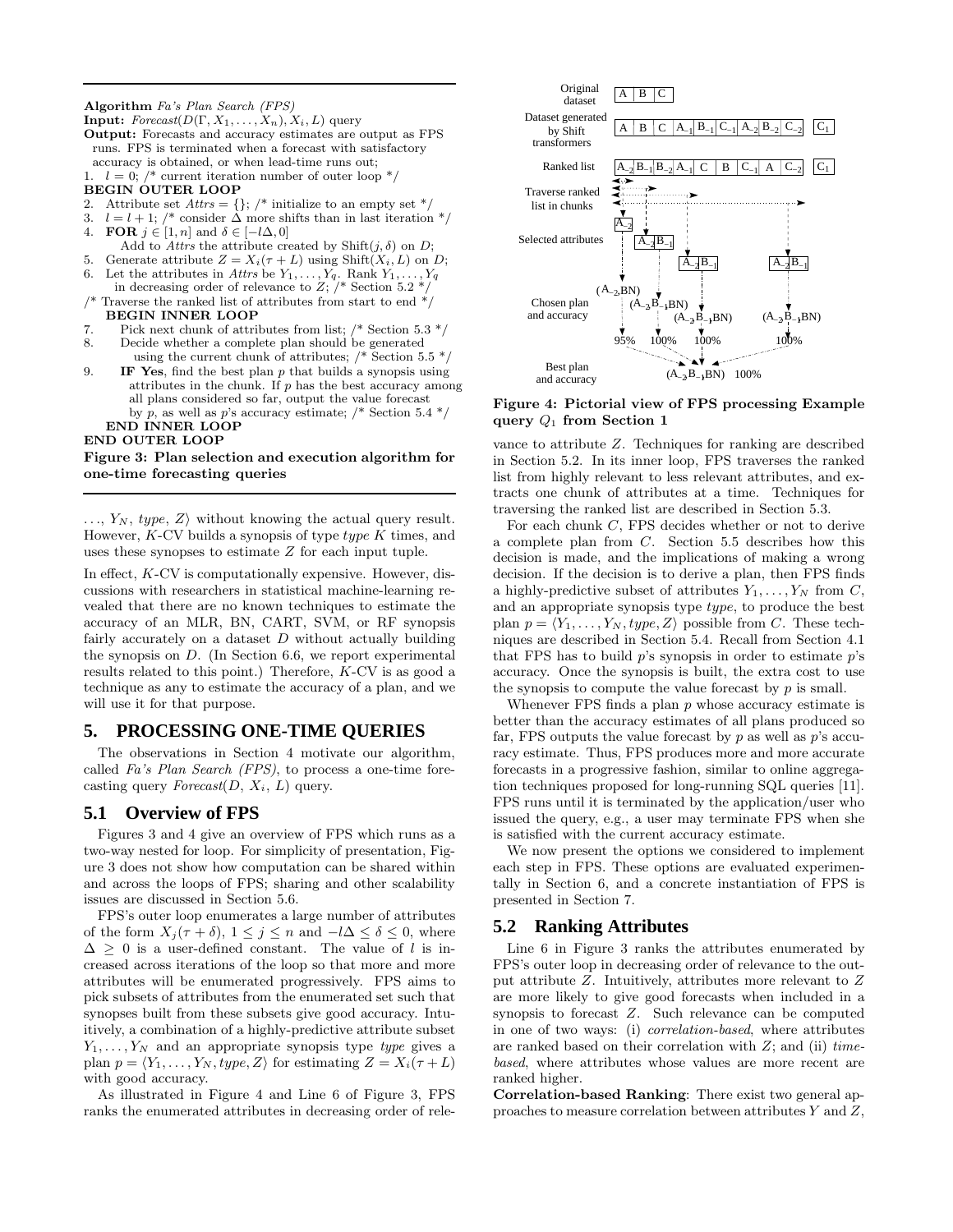one based on linear-correlation theory and the other based on information theory [22]. Linear correlation coefficient (LCC) is a popular measure of linear correlation [20].

$$
LCC(Y, Z) = LCC(Z, Y) = \frac{\sum_{i}(y_i - \overline{Y})(z_i - \overline{Z})}{\sqrt{\sum_{i}(y_i - \overline{Y})^2}\sqrt{\sum_{i}(z_i - \overline{Z})^2}}
$$
  
Each  $(y_i, z_i)$  is a pair of  $(Y, Z)$  values in a tuple in the input

dataset, and  $\overline{Y}$  and  $\overline{Z}$  denote the respective means. LCC is efficient to compute, but it may not capture nonlinear correlation.

Information gain of Z given Y, denoted  $IG(Z, Y)$ , is an information-theoretic measure of correlation between Y and Z computed as the amount by which the entropy of Z decreases after observing the value of Y.  $IG(Z, Y) = H(Z)$  –  $H(Z|Y) = H(Y) - H(Y|Z) = IG(Y, Z)$ , where H denotes entropy, e.g.,  $H(Y) = -\sum_i Prob(y_i) \log_2(Prob(y_i)).$ 

$$
IG(Z, Y) = IG(Y, Z) = -\sum_{i} Prob(z_i) \log_2(Prob(z_i)) + \sum_{j} Prob(y_j) \sum_{i} Prob(z_i|y_j) \log_2(Prob(z_i|y_j))
$$

Information gain is biased towards attributes with many distinct values, so a normalized variant called *symmetrical un*certainty (SU) is often used to measure correlation.

$$
SU(Y,Z) = SU(Z,Y) = 2\left[\frac{IG(Y,Z)}{H(Y) + H(Z)}\right]
$$
 (1)

Time-based Ranking: Time-based ranking assumes that an attribute whose value was collected closer in time to  $\tau$ is likely to be more predictive of  $Z(\tau)$  than an attribute whose value was collected earlier in time. For example, consider attributes  $Y_1$  and  $Y_2$  created from the input dataset  $D$ by Shift( $X_1, \delta_1$ ) and Shift( $X_2, \delta_2$ ) transformers respectively. Because of the shift, the value of  $Y_1(\tau)$  ( $Y_2(\tau)$ ) comes from a tuple in D with timestamp  $\tau + \delta_1$  ( $\tau + \delta_2$ ). Let  $\delta_1 < \delta_2 \leq 0$ . Then,  $Y_2(\tau)$  is more relevant to  $Z(\tau)$  than  $Y_1(\tau)$ .

# **5.3 Traversal of the Ranked List in Chunks**

Single Vs. Multiple Chunks: FPS traverses the ranked list in multiple overlapping chunks  $C_1 \subset C_2 \subset \cdots \subset C_k$ that all start from the beginning of the list (see Figure 4). If all the attributes are considered as a single chunk (i.e., if  $k = 1$ , then the time for attribute selection and synopsis learning can be high because these algorithms are nonlinear in the number of attributes. Overlapping chunks enable FPS to always include the highly relevant attributes that appear at the beginning of the list. The potential disadvantage of overlapping chunks is the inefficiency caused by repetition of computation when the same attributes are considered multiple times. However, as we will show in Section 5.6, FPS can share computation across overlapping chunks, so efficiency is not compromised.

Fixed-size Vs. Variable-size Increments: Successive overlapping chunks  $C_1 \subset C_2 \subset \cdots \subset C_k$  can be chosen with fixed-size increments or variable-size increments. An example of consecutive chunk sizes with fixed-size increments is  $|C_1| = 10, |C_2| = 20, |C_3| = 30, |C_4| = 40$  and so on (arithmetic progression), while an example with variable-size increments is  $|C_1| = 10$ ,  $|C_2| = 20$ ,  $|C_3| = 40$ ,  $|C_4| = 80$  and so on (geometric progression).

#### **5.4 Generating a Plan from a Chunk**

At Line 9 in Figure 3, we need to generate a complete plan from a chunk of attributes C. This plan  $\langle \Omega, type, Z \rangle$ 

should contain attributes  $\Omega \subseteq C$  and a synopsis type type that together give the best accuracy in estimating the output attribute Z among all choices for  $(\Omega, type)$ . We break this problem into two subproblems: (i) finding an attribute subset  $\Omega \subseteq C$  that is highly predictive of Z, and (ii) finding a good synopsis type for  $\Omega$ .

#### *5.4.1 Selecting a Predictive Attribute Subset*

The problem of selecting a predictive attribute subset  $\Omega \subseteq C$  can be attacked as a search problem where each state in the search space represents a distinct subset of C [10]. Since the space is exponential in the number of attributes, heuristic search techniques can be used. The search technique needs to be combined with an estimator that can quantify the predictive ability of a subset of attributes. We consider three methods for attribute selection:

1. Wrapper [10] estimates the predictive ability of an attribute subset  $\Omega$  by actually building a synopsis with  $\Omega$  as the input attribute set, and using  $K$ -CV to estimate accuracy. Wrapper uses Best First Search (BFS) [20] as its heuristic search technique. BFS starts with an empty set of attributes and enumerates all possible single attribute expansions. The subset with the highest accuracy estimate is chosen and expanded in the same manner by adding single attributes. If no improvement results from expanding the best subset, up to k (usually,  $k = 5$ ) next best subsets are considered. The best subset found overall is returned when the search terminates. Building synopses for all enumerated subsets makes Wrapper good at finding predictive subsets, but computationally expensive.

2. Correlation-based Feature Selection (CFS) [10] is based on the heuristic that a highly-predictive attribute subset  $\Omega$  is composed of attributes that are highly correlated with the (output) attribute Z, yet the attributes in  $\Omega$  are uncorrelated with each other. This heuristic gives the following estimator, called CFS Score, to evaluate the ability of a subset  $\Omega$ , containing k (input) attributes  $Y_1, \ldots, Y_k$ , to predict the (output) attribute  $Z$  (Equation 1 defines SU):<br>  $G_{\text{EQ}}(Q) = \sum_{i=1}^{k} SU(Y_i, Z)$ 

$$
CFS \ Score(\Omega) = \frac{\sum_{i=1}^{k} SU(Y_i, Z)}{\sqrt{k + \sum_{i=1}^{k} \sum_{j \neq i, j=1}^{k} SU(Y_i, Y_j)}} \tag{2}
$$

The numerator in Equation 2 is proportional to the inputoutput attribute correlation, so it captures how predictive  $\Omega$ is of Z. The denominator is proportional to the input-input attribute correlation within  $\Omega$ , so it captures the amount of redundancy among attributes in  $\Omega$ . CFS uses BFS to find the attribute subset  $\Omega \subseteq C$  with the highest CFS Score.

3. Fast Correlation-based Filter (FCBF) [22] is based on the same heuristic as CFS, but it uses an efficient deterministic algorithm to eliminate attributes in C that are either uncorrelated with the output attribute Z, or redundant when considered along with other attributes in C that have higher correlation with Z. While CFS's processingtime is usually proportional to  $n^2$  for n attributes, FCBF's processing-time is proportional to  $n \log n$ .

#### *5.4.2 Selecting a Synopsis Type*

To complete a plan from an attribute subset  $\Omega$ , we need to pick the synopsis type that gives the maximum accuracy in estimating Z using  $\Omega$ . Recall from Section 4.1 that there are no known techniques to compute the accuracy of a synopsis without actually building the synopsis. One simple, but expensive, strategy in this setting is to build all five synopsis types, and to pick the best one. As an alternative,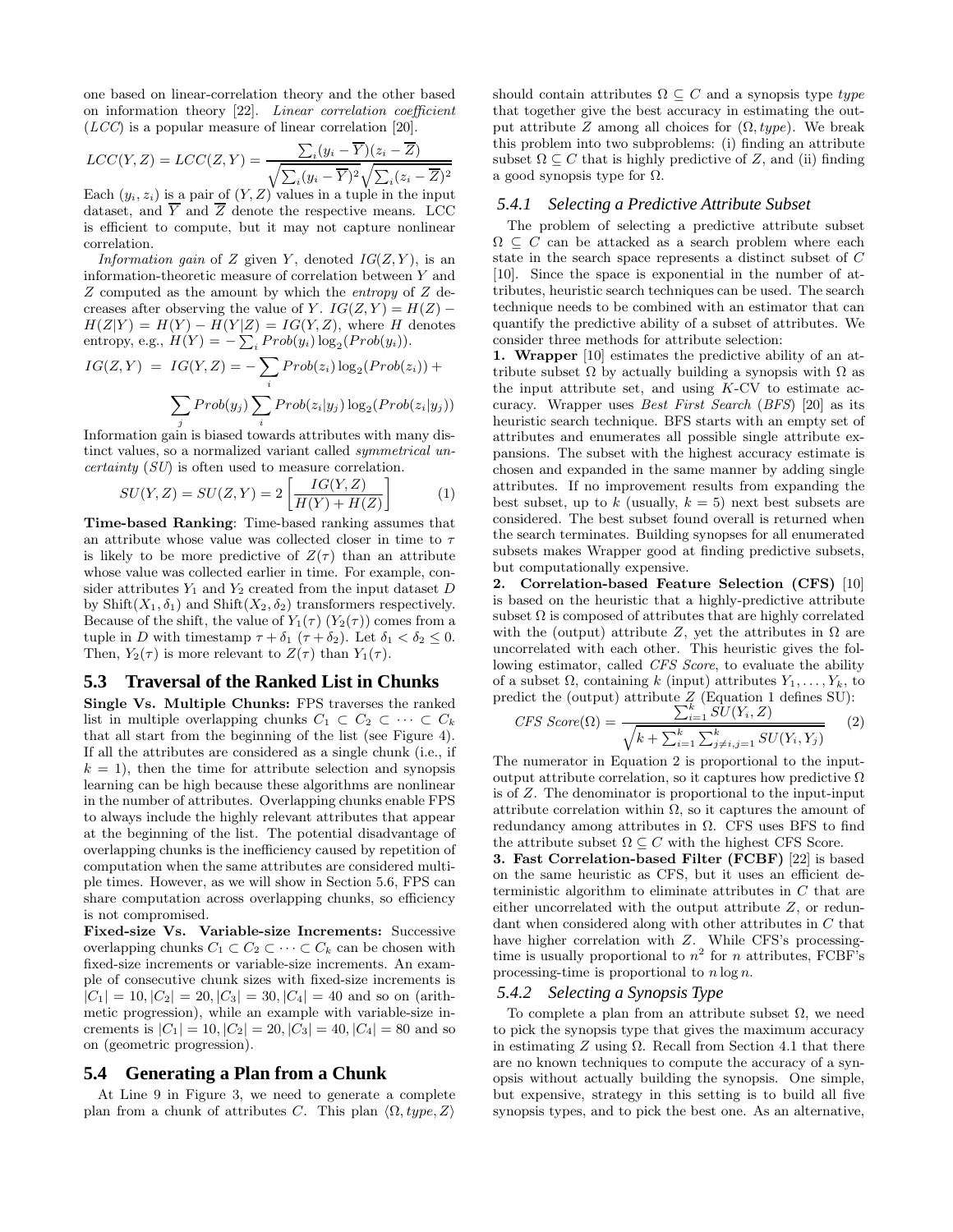| Parameter/Option name            | Default                          |
|----------------------------------|----------------------------------|
| Forecast lead time (Sec. 2)      | 25                               |
| $\Delta$ in FPS (Fig. 3)         | 90                               |
| Ranking attributes (Sec. 5.2)    | Correlation-based (LCC)          |
| Ranked-list traversal (Sec. 5.3) | Variable-sized $(10 \times 2^i)$ |
| Attribute selection (Sec. 5.4)   | FCBF                             |
| Synopsis type $(Sec. 5.4)$       | <b>BN</b>                        |
| Generate plan or not? (Sec. 5.5) | No pruning                       |
| Sharing across chunks (Sec. 5.6) | FPS-incr-cum                     |

Table 1: Defaults for experiments

we tried to determine experimentally whether one or more synopsis types in BN, CART, MLR, SVM, and RF compare well in general to the other types in terms of both the accuracy achieved and the time to build. The results are very encouraging, and are reported in Section 6.5.

## **5.5 Decision to Generate a Plan or Not**

At Line 8 in Figure 3, we need to decide whether to generate a complete plan using the current chunk of attributes C. Generating a complete plan  $p$  from  $C$  involves an attribute selection and building one or more synopses, so it is desirable to avoid or reduce this cost if  $p$  is unlikely to be better than the current best plan. To make this decision efficiently, we need an estimator that gives a reasonably-accurate and efficiently-computable estimate of the best accuracy possible from chunk  $C$ . We can *prune*  $C$  if the estimated best accuracy from C is not significantly higher than the accuracy of the current best plan. We considered two options:

- No Pruning, where a plan is generated for all chunks.
- Pruning(k), where chunk C is pruned if the best CFS Score (Equation 2) among attribute subsets in  $C$  is worse than the  $k$ -th best CFS score among all chunks so far.

## **5.6 Sharing Computation in FPS**

Recall from Section 5.3 that FPS traverses the ranked list of attributes in overlapping chunks  $C_1 \subset C_2 \subset \cdots \subset C_k$ starting from the beginning of the list. The version of FPS described in Figure 3—which we call FPS-full—performs attribute selection and synopsis building from scratch for each chunk where a complete plan is generated.

An incremental version of FPS, called FPS-incr, shares (or reuses) computation across chunks by generating a plan from the attributes  $\Theta \cup \{C_i - C_{i-1}\}\$ at the *i*th chunk, instead of generating the plan from  $C_i$ . Here,  $C_i - C_{i-1}$  is the set of attributes in  $C_i$  that are not in  $C_{i-1}$ , and  $\Theta \subseteq C_{i-1}$  enables reuse of computation done for previous chunks. We consider two options for choosing Θ:

$$
\Theta = \begin{cases} \Theta_{i-1} & (FPS\text{-}incr\text{-}cum) \\ \Theta_{j'}, & j' = \text{argmax}_{1 \le j \le i-1} acc_j & (FPS\text{-}incr\text{-}best) \end{cases}
$$

Here,  $\Theta_j \subseteq C_j$  is the attribute subset chosen in the plan for chunk  $C_j$  (Section 5.4.1), with corresponding accuracy  $acc_i$ . Intuitively,  $\Theta$  in FPS-incr-cum tracks the cumulative attribute subset selected so far, while FPS-incr-best uses the best attribute subset among all chunks so far.

Note that sharing can be done across chunks in a ranked list—like we described above—as well as across the much larger overlapping chunks of attributes considered by successive iterations of FPS's outer loop; our description applies to this case as well.

## **6. EXPERIMENTAL EVALUATION**

Our algorithms for processing one-time and continuous forecasting queries have been implemented in the Fa data management system being developed at Duke. Fa is targeted at managing the massive volumes of high-dimensional data generated by system and database monitoring applications. Fa's implementation of all synopses is based on the open-source WEKA toolkit [20]. Table 1 indicates the experimental defaults.

#### **6.1 Datasets, Queries, andBalanced Accuracy**

Since Fa's target domain is system and database monitoring, the datasets, forecasting queries, and accuracy metrics we present in this paper are drawn from this domain. The complete details of our experimental evaluation—including results omitted due to lack of space and datasets from other application domains—are given in the technical report [8]. We used real, testbed, and synthetic datasets; described next and in Table 2.

Real datasets: We consider two real datasets: Aging-real and FIFA-real. Aging-real is a record of OS-level data collected over a continuous period of two months from nine production servers in the Duke EE departmental cluster; [18] gives a detailed analysis. The predictive patterns in this dataset include the effects of software aging—progressive degradation in performance due to, e.g., memory leaks, unreleased file locks, and fragmented storage space—causing transient system failures. We use Aging-real to process queries that forecast with lead-time L whether a server's average response time will exceed a specified threshold.

FIFA-real is derived from a 92-day log for the 1998 FIFA Soccer World Cup web-site; [2] gives a detailed analysis. We use this dataset to process queries that forecast with leadtime L whether the web-site load will exceed a specified threshold. The load on the FIFA web-site is characteristic of most popular web-sites—with periodic segments, high burstiness at small time scales, but more predictability at larger time scales, and occasional traffic spikes.

Testbed datasets: These datasets contain OS, DBMS, and transaction-level performance metrics collected from a MySQL DBMS running an OLTP workload on a monitoring testbed we have developed. Table 2 gives brief descriptions. These datasets are used to process queries that forecast with lead-time L whether the average transaction response time will exceed a specified threshold. Our testbed datasets cover (i) periodic workloads—with different period lengths and complexity of pattern—(ii) aging behavior—both periodic and non-periodic, fixed and varying rate of aging—and (iii) multiple performance problems (e.g., CPU and I/O contention) happening in overlapping and nonoverlapping ways. Synthetic datasets: We also generated synthetic timeseries datasets to study the robustness of our algorithms; see Table 2.

Balanced Accuracy (BA): Notice that the queries we consider in our experimental evaluation forecast whether the system will experience a performance problem L time units from now. The accuracy metric preferred for such queries in the system management domain is called Balanced Accuracy  $(BA)$  [13]. BA is computed using K-CV (Section 4.1) as: BA  $= 0.5(1 - FP) + 0.5(1 - FN)$ . Here, FP is the ratio of false positives (predicting a problem when there is none) in the  $\langle$  actual value, estimated value $\rangle$  pairs. Similarly, FN is the ratio of false negatives (failing to predict an actual problem). Graphs: The majority of our graphs track the progress of FPS over time; the  $X$  axis shows the elapsed time since the query was submitted, and the  $Y$  axis shows the best BA among plans generated so far. Fast convergence to the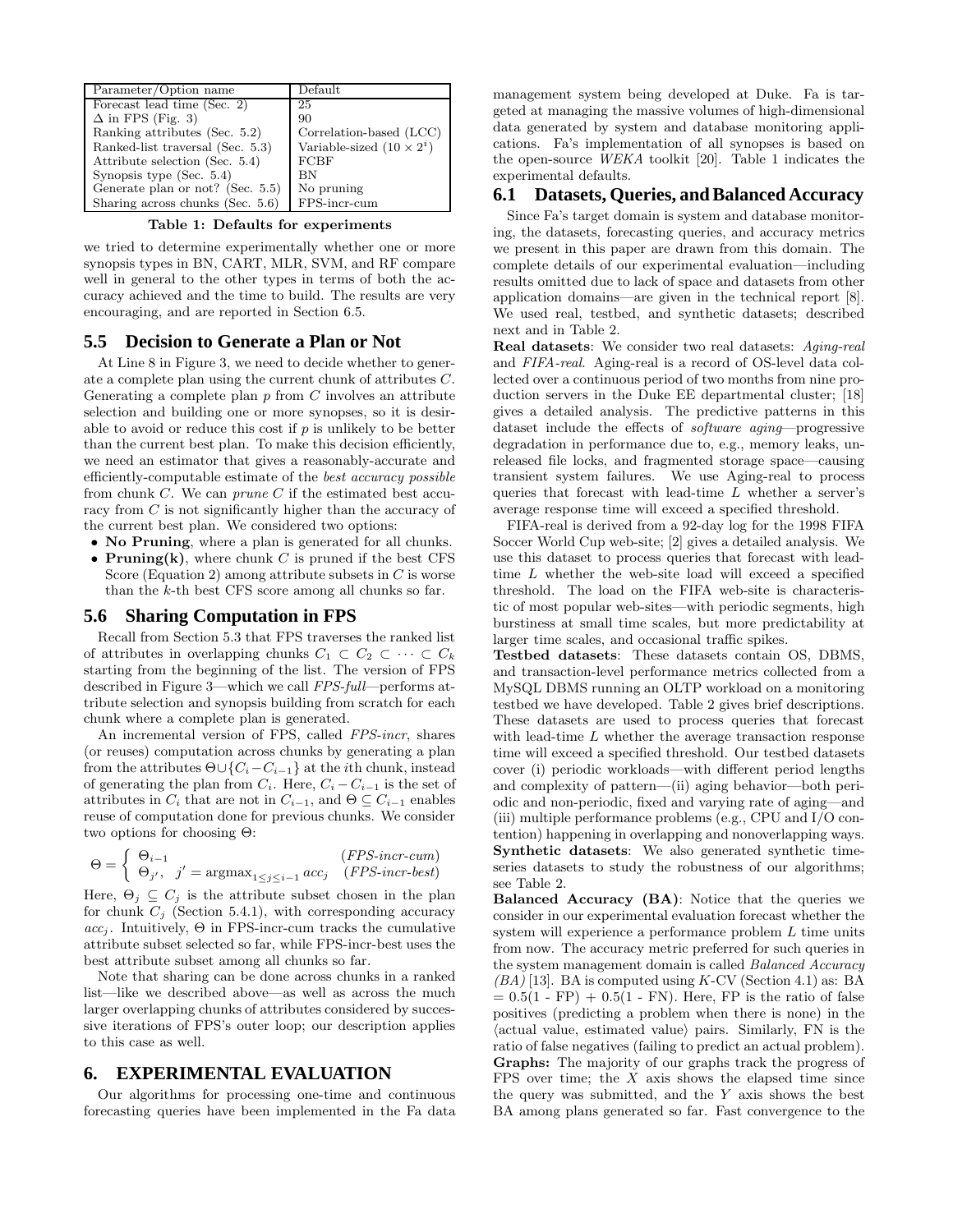| Name                 |     | m     |    | Description                                                                       |
|----------------------|-----|-------|----|-----------------------------------------------------------------------------------|
| 1. Aging-real        | 44  | 4820  | 15 | OS-level data collected for 55 days from nine Duke EE departmental servers        |
| 2. FIFA-real         | 124 | 2068  | 60 | Load metrics collected for 92 days from the 1998 Soccer World Cup web-site        |
| 3. Periodic-small-tb | 196 | 4315  |    | 10-minute period; query parameter values varied to vary transaction response time |
| 4. Periodic-large-tb | 252 | 6177  |    | 90-minute period; resource contention created by varying number of DBMS threads   |
| 5. Aging-fixed-tb    | 252 | 1499  |    | non-periodic; resource contention caused by an aging [18] CPU-intensive thread    |
| 6. Multi-large-tb    | 252 | 5000  |    | non-periodic; resource contention caused by both CPU and disk contention          |
| 7. Multi-small-tb    | 252 | 719   |    | 16-minute period; resource contention caused by both CPU and disk contention      |
| 8. Aging-variant-syn | 3   | 7230  |    | non-periodic; rate of aging is not fixed like in Aging-fixed-tb                   |
| 9. Complex-syn       | h   | 14760 |    | non-periodic; pattern simulating a problem that affects response time with a lag  |

Table 2: Datasets used in experiments; n, m, and I are the number of attributes, tuples, and measurement interval (minutes) respectively; real, tb, and syn represent real, testbed, and synthetic datasets respectively



Figure 5: (a) Comparing correlation metrics, (b) Correlation Vs. time-based ranking, (c) Importance of chunk-based traversal. All three experiments use the Periodic-large-tb dataset.

maximum BA possible indicates good performance. BA is always  $\geq$  0.5, so the minimum Y value in these graphs is 0.5.

## **6.2 Ranking Attributes**

Recall from Section 5.2 that FPS can choose to do timebased ranking of enumerated attributes, or correlation-based ranking using LCC, IG, or SU. Figures 5(a) and 5(b) show the general trend that we have seen across all our datasets and queries (note that the full set of performance graphs from our evaluation is given in the technical report [8]):

- FPS using LCC converges much faster and to almost the same BA as SU and IG. The worst results for LCC were for the synthetic Complex-syn dataset where we forced the predictive attributes to have nonlinear correlation with the output attribute  $Z$ . Even in this case, LCC converged to the same BA as IG and SU, with 20% more time than SU and 14% more time than IG.
- Correlation-based ranking using LCC is more robust than time-based ranking. Note the sensitivity of time-based ranking to the lead-time in Figure 5(b): time-based ranking will converge quickly only when the predictive patterns are "close by" in time, which depends on the leadtime for Periodic-large-tb.

#### **6.3 Traversal of Ranked List**

The trend in Figure 5(c) was consistent across all our datasets: it is significantly better to consider attributes in the ranked list in multiple overlapping chunks rather than considering all attributes all-at-once. The main reason is that the time for attribute selection and synopsis learning is nonlinear in the number of attributes. With multiple overlapping chunks, the chunks are smaller since the effects of computation sharing from Section 5.6 kick in.

We have found variable-size traversal (Section 5.3)—with chunk sizes increasing in a geometric progression  $10 \times 2^i$  up to a maximum size, then switching to an arithmetic pro-

gression with the last increment—to be more effective than fixed-size traversal:

- If ranking correctly brings the most predictive attributes to the beginning of the ranked list, then FPS gets close to the best accuracy from the first few chunks. Here, fixed-size and variable-size traversal are comparable.
- If the predictive attributes are not at the beginning of the ranked list—e.g., because the use of LCC for ranking failed to capture nonlinear correlation, or  $\Delta$  was too low—then FPS may not get good accuracy until the middle/last chunks are considered or until more attributes are enumerated; variable-size traversal can get there sooner. This effect is clear in Figure 6 which considers a case where  $\Delta = 30$  was low, so multiple iterations of the outer loop in Figure 3 were required to get to the best BA possible. Note the log scale on the X axis.

### **6.4 Selecting a Predictive Attribute Subset**

Figure 7 represents the consistent trend we observed: (i) The running times of the attribute-selection techniques are in the order  $FCBF < CFS \ll Wrapper$ , with Wrapper being about an order of magnitude slower than FCBF and CFS, without any significant advantage in accuracy; (ii) FCBF tends to perform better on average than CFS, but other features of FPS—mainly, sharing of computation (Section 5.6)—blur the difference between FCBF and CFS. (Principal Component Analysis also performs worse than FCBF/CFS.)

### **6.5 Selecting a Synopsis**

Table 3 shows the time to produce the best plan, and the corresponding BA, for FPS when using BN, CART, MLR, and SVM synopses. As a comparison point, we provide the best performance of RF synopses which were found to be one of the best synopses available today in a recent comprehensive study [4]. (More detailed comparisons with RFs are provided in Section 7.)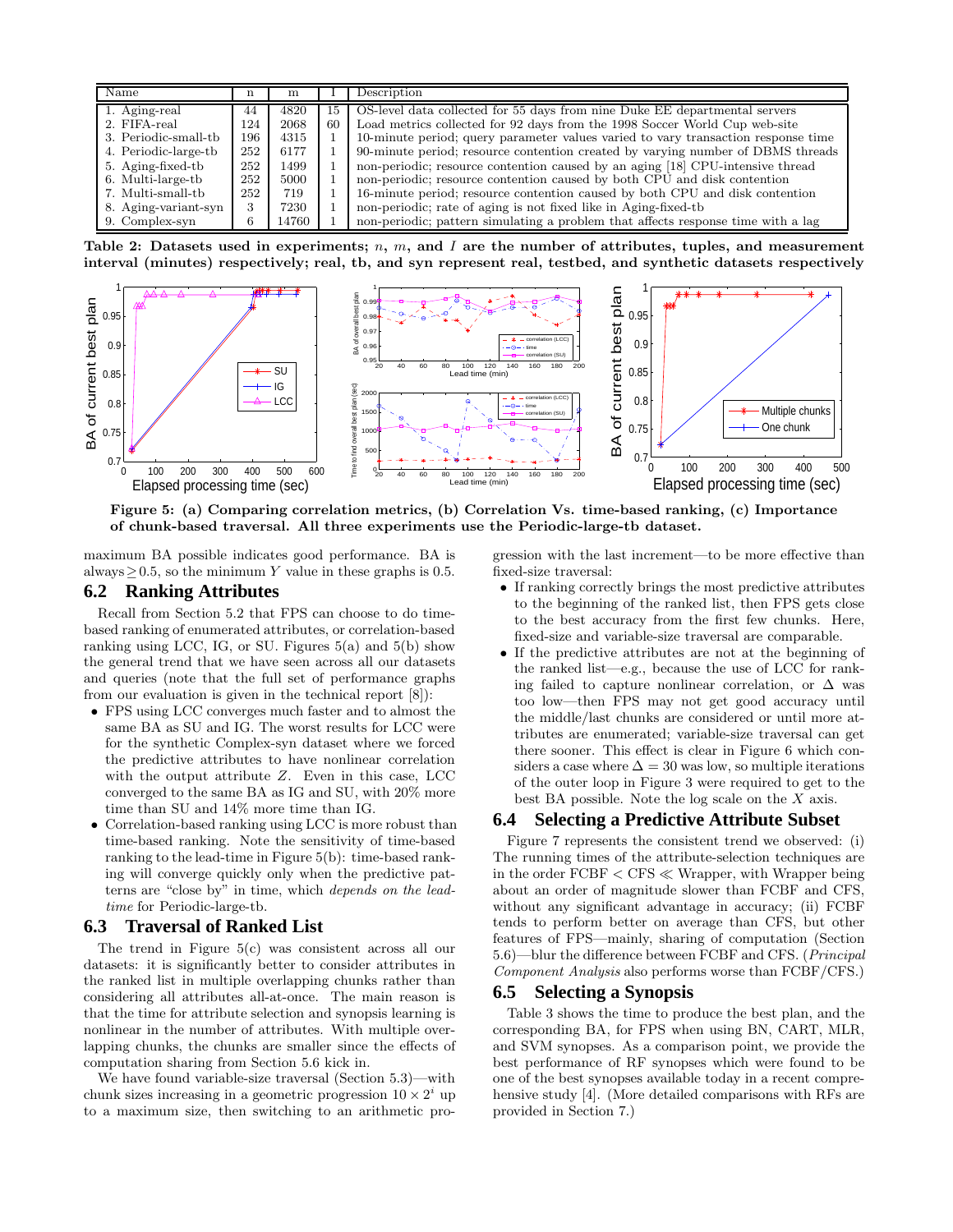

Figure 6: Choosing chunk sizes (Periodic-large-tb, ∆=30 in Fig. 3)





Figure 8: CFS-Score Vs. BA for random subsets (Multi-large-tb)

|                                                              | FPS. | ΈN)   | FPS. | (CART) | FPS. | 'MLR) |      | FPS (SVM) |      | $_{\rm RF}$ |
|--------------------------------------------------------------|------|-------|------|--------|------|-------|------|-----------|------|-------------|
| Dataset                                                      | ВA   | Time  | BA   | Time   | BA   | Time  | ΒA   | Time      | ΒA   | Time        |
| $\overline{\operatorname{Aging}\text{-}\operatorname{real}}$ | 0.71 | 62.4  | 0.71 | 134.9  | 0.64 | 35.8  | 0.51 | 1948.7    |      |             |
| FIFA-real                                                    | 0.87 | 28.8  | 0.85 | 36.6   | 0.84 | 201.4 |      |           |      |             |
| Periodic-small-tb                                            | 0.84 | 44.9  | 0.85 | 249.3  | 0.80 | 130.3 |      |           | 0.86 | 22339.7     |
| Periodic-large-tb                                            | 0.98 | 71.98 | 0.98 | 167.7  | 0.97 | 92.6  |      |           |      |             |
| Aging-fixed-tb                                               | 0.91 | 27.5  | 0.93 | 56.8   | 0.89 | 145.3 |      |           |      |             |
| Multi-large-tb                                               | 0.72 | 99.7  | 0.73 | 197    | 0.71 | 100.8 |      |           |      |             |
| Multi-small-tb                                               | 0.91 | 53.2  | 0.91 | 49.7   | 0.85 | 19.1  | 0.86 | 482.3     | 0.91 | 933.2       |
| Aging-variant-syn                                            | 0.82 | 14.2  | 0.81 | 109.4  | 0.80 | 24.2  |      |           | 0.85 | 3200.1      |
| Complex-syn                                                  | 0.99 | 130.1 | 0.99 | 506.4  | 0.99 | 134.7 |      |           |      |             |

Figure 7: Comparing attributeselection techniques (Aging-real)

Table 3: Synopsis comparisons. The time in seconds to produce the best plan, and the corresponding BA, are shown. The missing data points are cases where Java ran out of heap space before convergence.

- The running times for SVM and RF are consistently worse than for BN/CART/MLR. The missing data points for SVM and RF are cases where Java runs out of heap space on our machine before the algorithms converge; showing the high memory overhead of these algorithms.
- BN and CART are competitive with other synopses in terms of both accuracy and running time; we attribute this performance to the fact that once the right transformations are made, a reasonably-sophisticated synopsis can attain close to the best accuracy possible.

## **6.6 Decision to Generate a Plan or Not**

Our attempt to use the best CFS Score from a set of attributes  $\Omega$  as an estimator of the best BA from  $\Omega$  gave mixed results. Figures 8 and 9 plot the CFS Score and corresponding BA for a large set of randomly chosen attribute subsets from Multi-large-tb and Periodic-large-tb: CFS Score seems to be a reasonable indicator of BA for Multi-large-tb (note the almost linear relationship), but not so for Periodic-largetb (note the points where CFS Score is reasonably high, but BA is far below the best). Figure 10 shows the performance of CFS-Score-based pruning, for  $k=1$  and  $k=5$ , for Periodic-large-tb. While pruning does sometimes reduce the total processing-time considerably, it does not translate into faster convergence; in fact, convergence can be delayed significantly as seen in Figure 10.

#### **6.7 Effect of Sharing**

Figure 11 shows the consistent trend we observed across all datasets: computation sharing improves the speed of convergence of FPS significantly, without any adverse effect on accuracy. Note that sharing can be done across chunks in a ranked list as well as across the much larger chunks of attributes considered by successive iterations of FPS's outer loop. To show both effects, we set  $\Delta = 30$  instead of the default 90 in Figure 11, so multiple iterations of the outer loop are required to converge.

#### **7. MAKING FPS CONCRETE**

0.7

The trends observed in our experimental evaluation point to reasonable defaults for each step of FPS in Figure 3, to find a good plan quickly from  $\Phi$  for a one-time Forecast(D,  $X_i, L$ ) query:

- Use LCC for ranking attributes.
- Traverse the ranked list in multiple overlapping chunks, with increasing increments in chunk size up to a point.
- Generate a complete plan from each chunk considered.
- Use FCBF or CFS for attribute selection.
- Build BN or CART synopses.
- Use FPS-incr-cum for computation sharing.

A recent comprehensive study [4] found RFs to be one of the best synopses available today. Figure 12 compares the above concrete instantiation of FPS with:

- RF-base, which builds an RF synopsis on the original input dataset. Intuitively, RF-base is similar to applying today's most-recommended synopsis on the input data. Note that RF-base does not consider transformations.
- RF-shifts, which builds an RF synopsis on the input after applying all  $\text{Shift}(j, \delta)$  transformers,  $1 \leq j \leq n$  and  $-\Delta \leq \delta \leq 0.$

The results in Figure 12 demonstrate FPS's superiority over RF-base and RF-shifts in finding a good plan quickly for one-time forecasting queries.

In the technical report, we extend FPS to consider a much larger space of transformers and synopses than Φ. This extension is based on two main observations:

• FPS handles a large space of shift transformations by first applying these transformations to create all corresponding attributes, and then applying efficient attribute traversal and selection techniques to find good transformations quickly. The same technique can be used to consider more transformers, e.g., we consider log, wavelet, and difference in the technical report.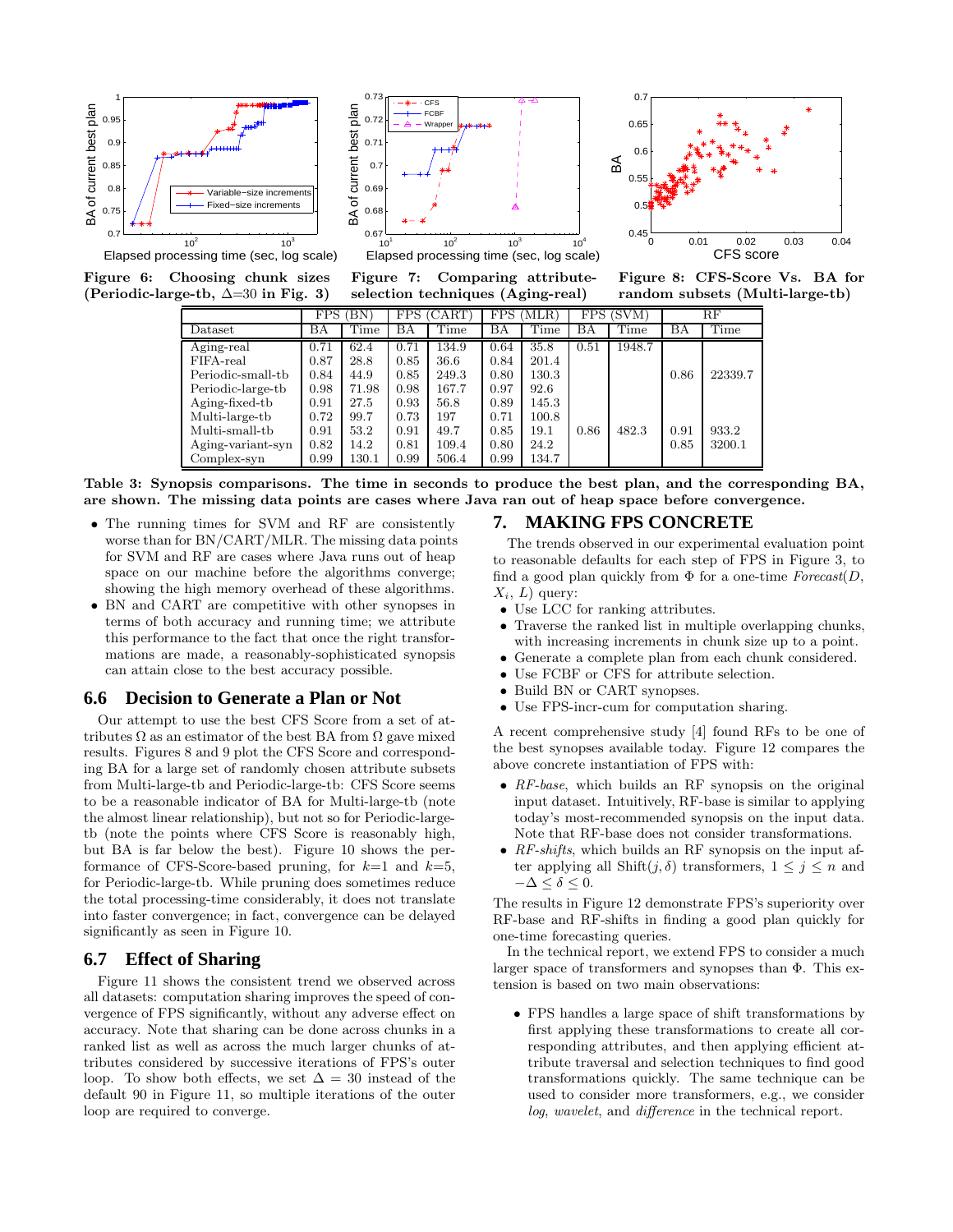

Figure 9: CFS-Score Vs. BA for random subsets(Periodic-large-tb)



Figure 10: CFS-Score-based pruning (Periodic-large-tb)



Figure 11: Improvements with sharing (Periodic-large-tb)



Figure 12: FPS Vs. State-of-the-art synopsis (RF): (a)Aging-real, (b) Complex-syn, (c) Multi-large-tb, (d) Aging-variant-syn

• FPS can first apply simple transformers (e.g., Shift,  $\pi$ ) and synopses (e.g., BN) to identify the small subset  $\Omega$ of original and new attributes that contribute to good plans. Then, more complex transformers and synopses can be applied only on  $\Omega$ .

### **8. CONTINUOUSFORECASTINGQUERIES**

So far we considered one-time forecasting of the form Forecast(D,  $X_i, L$ ) where the dataset D is fixed for the duration of the query. We now extend our techniques to handle continuous queries of the form  $Forecast(S[W], X_i, L)$  where  $S$  is a data stream of relational tuples, and  $W$  is a sliding window specification over this stream.

**Semantics:** The semantics of a  $Forecast(S[W], X_i, L)$  query is a straightforward extension of the one-time semantics from Section 2. The result of a  $Forecast(S[W], X_i, L)$  query at time  $\tau$  is the same as the result of *Forecast*( $D, X_i, L$ ), where  $D$  is the time-series dataset containing the window W of data in stream  $S$  at  $\tau$ . As time advances, this window of data shifts, and a continuous stream of forecasts will be produced in the result of  $Forecast(S[W], X_i, L)$ .

Example 3. Consider the example continuous query Fore $cast(Usage[Range 5 days], C, 1 day)$  that treats the Usage data in Figure 1(a) as a stream. CQL syntax is used to specify a sliding window containing tuples in the last 5 days. Thus, e.g., on Day 10, a forecast will be output for C for Day 11, based on the data (window) for Days 6-10.  $\Box$ 

# **8.1 FPS-Adaptive (FPS-A)**

We could process a  $\textit{Forecast}(S[W], X_i, L)$  query by running FPS on the initial window of data to get the best plan  $p$ , and then keep producing new forecasts using  $p$  as the window of data changes. However, this technique will produce inaccurate forecasts as the predictive patterns in the data change over time. Another option is to rerun FPS from scratch to generate the current best plan whenever the window changes; which is inefficient.

A good algorithm for processing a  $Forecast(S[W], X_i, L)$ query should use the same plan that FPS would find for each window of data, but incur minimal cost to maintain this plan as the window slides. FPS-A (FPS-Adaptive) is our attempt at such an algorithm. FPS-A exploits the structure (Figure 4) and defaults (Section 7) we established for FPS. FPS-A works as follows:

- The ranked list of all enumerated attributes is maintained efficiently. Because FPS uses LCC for ranking, FPS-A gets two useful properties. First, LCC can be updated incrementally, and batched updates make this overhead very low. Second, recent work [23] shows how tens of thousands of LCCs can be maintained in real-time; we haven't used this work yet since batched updates give us the desired performance.
- If there are significant changes to the ranked list, then the overall "plan structure" is updated efficiently (e.g., the best attribute subset for a chunk may have changed, giving a new best plan).

At all points of time, FPS-A maintains a reference rank list  $R^r$  composed of k chunks  $C_1^r \subset C_2^r \subset \cdots \subset C_k^r$ , the best plans  $p_1^r, \ldots, p_k^r$  for these chunks, and the overall best plan  $p_{best}^r$ . The current  $p_{best}^r$  is used for producing forecasts and accuracy estimates at any point of time. The reference values are initialized by running FPS on the initial window of tuples. Figure 13 shows how FPS-A maintains these values as the window slides over time. FPS-A uses two user-defined thresholds:  $\alpha$  for detecting significant changes in LCC values, and  $\beta$  that determines the batch size for updating LCC values. The notation  $Level(Y)^r$  is used to denote the number of the largest chunk to which attribute Y belongs in  $R^r$ . That is,  $Level(Y)^r = i$  if  $Y \in C_i^r$  and  $Y \notin C_{i+1}^r$ .

After updating LCC scores, FPS-A computes two sets of attributes: Gainers (Losers) that moved up (down) one or more levels in the ranked list, and whose LCC values changed significantly. If there are no Gainers or Losers,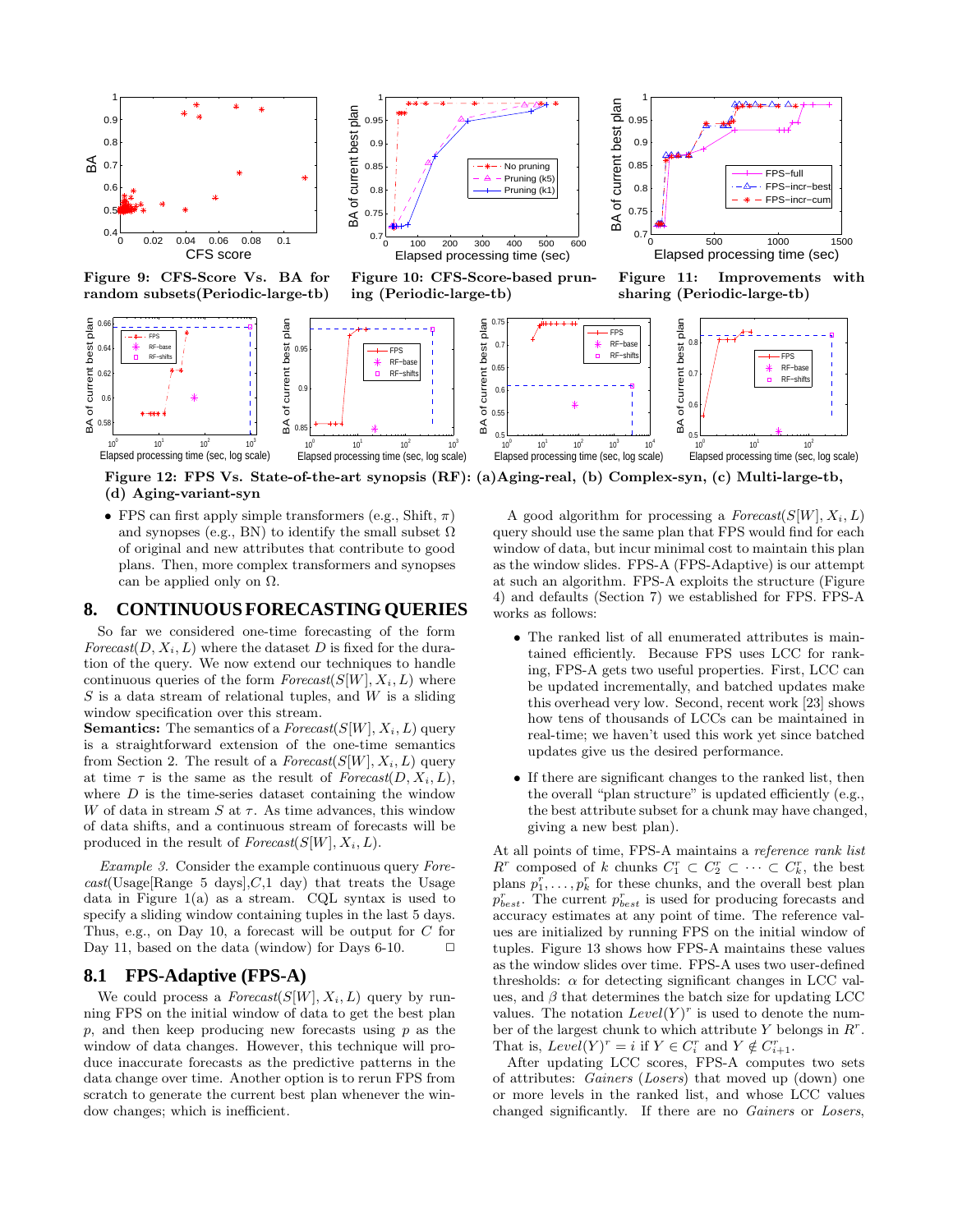**Input:** A  $\beta$ -sized batch of tuples inserted/deleted from the sliding window for a  $Forecast(S[W], X_i, L)$  query.  $R^r$ ,  $C_1^r, \ldots, C_k^r, p_1^r, \ldots, p_k^r, p_{best}^r$  are the current reference values; Output: The reference values will be updated if required; 1. Do batched update of all LCC values to get the new ranked list R and its chunks  $C_1, \ldots, C_k$ ; 2. For attribute Y, let  $LCC(Y, Z)^r$  and  $LCC(Y, Z)$  be the reference and current  $\overline{LCC}$  between Y and  $\overline{Z} = X_i(\tau + L);$ 3. For attribute Y,  $Level(Y)^r = i$  if  $Y \in C_i^r$  and  $Y \notin C_{i+1}^r$ ; 4. For attribute Y,  $Level(Y) = i$  if  $Y \in C_i$  and  $Y \notin C_{i+1}$ ; Attributes that gained LCC significantly and moved up levels 5. Gainers = Set of Y such that  $Level(Y)^r > Level(Y)$ AND  $|LCC(Y, Z)^{r} - LCC(Y, Z)| > \alpha$ );

Algorithm Fa's Adaptive Plan Maintenance (FPS-A)

- // Attributes that lost LCC significantly and moved down levels 6. Losers = Set of Y such that  $Level(Y)^r < Level(Y)$
- AND  $|LCC(Y, Z)^{r} LCC(Y, Z)| > \alpha$ ;
- 7. IF  $(|Gainers| = 0$  AND  $|Loss| = 0$ )
- 8. No changes are required for reference values. Exit;
- 9. FOR (*i* going from 1 to number of chunks *k*) {<br>10. IF (there exists a  $Y \in Lossers$  such that  $Y \in$
- 10. **IF** (there exists a  $Y \in Lossers$  such that  $Y \in p_i^r$ ) {
- 11. Regenerate  $p_i^r$  using the attribute subset in  $p_{i-1}^r$  and the attributes in  $C_i - C_{i-1}$ , and using BN synopsis; 12.  $}/*$  END IF  $*/$ <br>13. **ELSE** {
- $ELSE$  {
- 14. NewAttrs = Set of attributes  $Y \in \mathit{Gainers}$  such that  $Y \in C_i$  and  $Y \notin p_i^r$ ;
- 15. If  $|NewAttrs| > 0$ , then regenerate  $p_i^r$  using  $NewAttrs$ and current attribute subset in  $p_i^r$ , and BN synopsis;
- 16. } /\* END ELSE \*/<br>17. } /\* END FOR \*/
- $A^*$ END FOR  $^*/$
- 18. Update the reference rank list, chunks, and best plan;

#### Figure 13: FPS-Adaptive (FPS-A)

then the current reference values are fine as is. If one or more attributes in the attribute subset of plan  $p_i^r$  for the *i*<sup>th</sup> chunk are in Losers, then  $p_i^r$  may have become suboptimal. So, FPS-A regenerates  $p_i^r$  using the best attribute subset for the previous chunk and the attributes at this level (recall Section 5.6). Similarly, if new attributes have moved into the *i*th chunk, then  $p_i^r$  can be updated efficiently to (possibly) include these attributes. FPS-A builds BN synopses, and updates the synopsis in the current best plan after every batch of tuples are processed. While these synopses can be updated incrementally, we have got equally efficient performance from simply rebuilding the synopsis on the few  $(< 10$ ) attributes chosen by attribute selection.

Notice that FPS-A reacts to changes in the ranked list only when attributes transition across levels. (The threshold  $\alpha$  filters out spurious transitions at chunk boundaries.) This feature makes FPS-A react aggressively to changes at the head of the ranked list—where attributes have a higher chance of contributing to the best plan—and be lukewarm to changes in the tail. FPS-A gets this feature from the fact that successive overlapping chunk sizes in FPS increase in a geometric progression.

We now report experiments where we evaluate FPS-A on the three metrics for adaptive query processing defined in [3]: (i) speed of adaptivity (how quickly can FPS-A adapt to changes in stream properties?), (ii) convergence properties (when stream properties stabilize, can FPS-A produce the accuracy that FPS gives for the stable properties?), and (iii) run-time overhead (how much extra overhead does FPS-A incur in settings where stream properties are stable, and in settings where properties change over time?).

We consider continuous queries with a 200-minute window on the input stream.  $\alpha = 0.1$  for FPS-A. Figures 14(a)



Figure 14: Adaptivity and convergence properties

|    |        | Without property changes |      | With property changes |          |        |  |  |
|----|--------|--------------------------|------|-----------------------|----------|--------|--|--|
|    | FPS-A  | Strawman                 | %    | FPS-A                 | Strawman | %      |  |  |
| 5  | 32.02  | 32.83                    | 2.53 | 33.41                 | 36.69    | 9.82   |  |  |
| 10 | 61.17  | 62.24                    | 1.74 | 66.37                 | 60.73    | $-8.5$ |  |  |
| 15 | 89.5   | 90.99                    | 1.56 | 81.87                 | 88.33    | 7.89   |  |  |
| 20 | 116.27 | 118.17                   | 1.64 | 95.50                 | 112.82   | 18.13  |  |  |
| 25 | 129.34 | 132.10                   | 2.13 | 108.54                | 126.24   | 16.30  |  |  |

Table 4: Run-time overhead. Values for FPS-A and Strawman are tuples processed per second. % is FPS-A's degradation relative to Strawman

and (b) show FPS-A's speed of adaptivity and convergence properties for two input streams. The input stream used in Figure 14(a) concatenates the Multi-large-tb and Agingfixed-tb datasets from Table 2 to create a scenario where predictive patterns change because of a change in workload on the monitored system. The second stream is more adversarial where we randomly permute the attributes in the Multi-small-tb dataset over time.

We compare FPS-A's performance with that of *Strawman* which runs FPS on the initial window of data to choose the initial best plan. Like FPS-A, Strawman updates the BN synopsis in the current best plan after every batch of tuples have been processed. However, unlike FPS-A, Strawman never updates the set of attributes selected. The X-axis in Figure 14 shows the number of tuples processed so far, and the Y axis shows the estimated accuracy of the current best plan. Note that FPS-A adapts fairly quickly in Figure 14(a) when the stream properties change at  $X = 2000$ , but Strawman does not because the set of predictive attributes has changed. Comparing the accuracies before and after the change in Figure 14(a) with the respective individual best accuracies for the Multi-large-tb and Aging-fixed-tb datasets in Table 3, shows that FPS-A indeed finds plans comparable to FPS. The behavior in Figure 14(b) is similar.

Table 4 shows the extra overhead for FPS-A over Strawman for the adversarial stream. When there are no changes in stream properties, FPS-A's extra overhead is limited to LCC maintenance; which is around 2%. Even when stream properties change and FPS-A has to update attribute subsets, the worst-case overhead is  $\langle 20\% \rangle$ . Note that FPS-A's overhead can be lower than that of Strawman if FPS-A finds a smaller attribute subset.

# **9. RELATED WORK**

Time-series forecasting has been a topic of extensive research for years because of its use in many domains like weather and econometric forecasting. Reference [5] is a recent and comprehensive review of this research over the past 25 years. The motivation of making systems and DBMSs easier to manage (ideally self-tuning) has attracted recent interest in forecasting (e.g., [13, 14]). Our work differs from previous work on forecasting in two fundamental ways: (i)